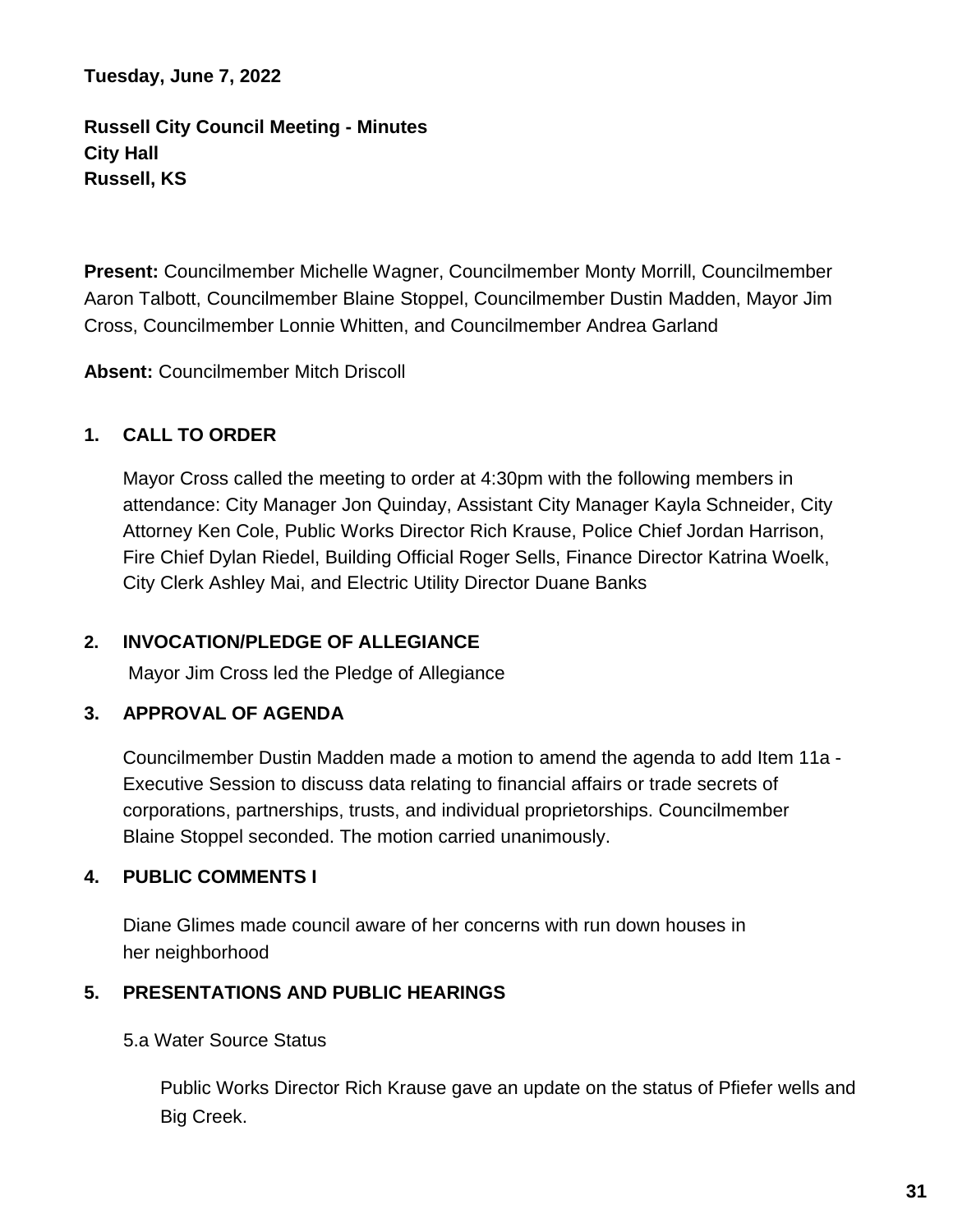5.b 2022 Budget Request/Annual Report - Russell Public Library & Russell Recreation **Commission** 

Jessica McGuire gave an update on the library and discussed the library's annual budget. Mike Blanke gave an update on the Recreation Commission and discussed Russell Recreations annual budget request asking for four mils

5.c 2023 Budget - Enterprise Funds

City Manager Jon Quinday gave a presentation on the budget for the Enterprise Funds

## **6. CONSENT AGENDA**

6.a Consent Agenda Items

Councilmember Dustin Madden made a motion to approve the consent agenda. Councilmember Blaine Stoppel seconded. The motion carried unanimously.

## **7. UNFINISHED BUSINESS**

7.a Ward III Councilmember Vacancy

Mayor Jim Cross made a motion to appoint Andrea Garland to Ward III position. Councilmember Dustin Madden seconded. Motion carried unanimously.

Andrea Garland was sworn in as City Councilmember by City Clerk Ashley Mai.

7.b Wastewater Lagoon KWPCRF Project No. C20 2052 01 Loan Draw Down #3

Councilmember Aaron Talbott made a motion to approve Draw Down #3 in the amount of \$1,077,179.47 for the KDHE Loan Fund Project C20 2052 01. Councilmember Blaine Stoppel seconded. The motion carried unanimously.

7.c CDBG Lincoln Street Project Draw Down #7

Councilmember Blaine Stoppel made a motion to approve the CDBG Lincoln Street Project Draw Down #7 in the amount of \$69,750. Councilmember Dustin Madden seconded. The motion carried unanimously.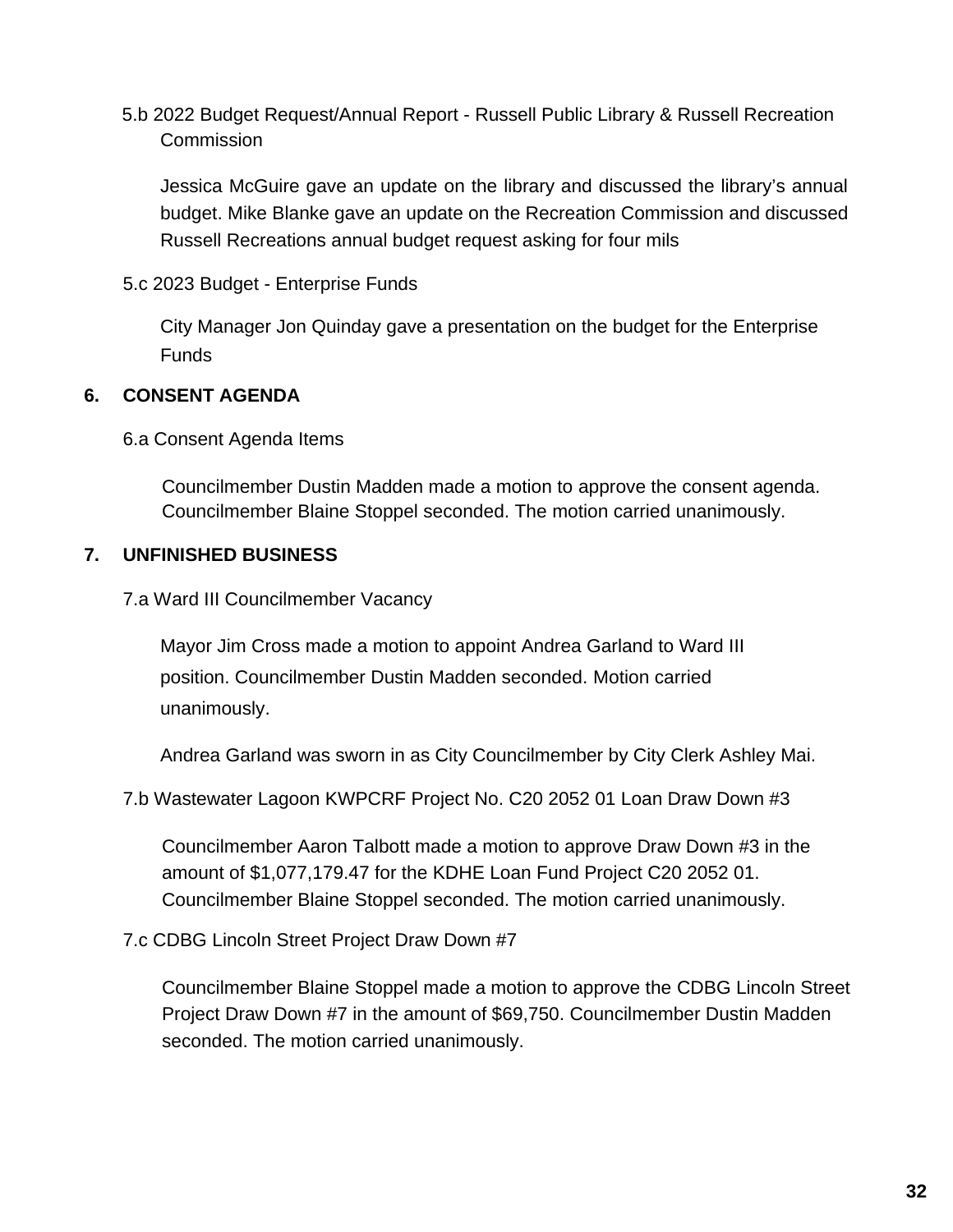7.d CDBG Playground Equipment Grant Draw Down #1

Councilmember Blaine Stoppel made a motion to approve the CDBG Parks Project Draw Down #1 in the amount of \$115,228. Councilmember Dustin Madden seconded. The motion carried unanimously.

7.e Russell Community Center Operations Agreement

Councilmember Blaine Stoppel made a motion to approve the City of Russell Community Center Operations Agreement as presented. Councilmember Lonnie Whitten seconded. The motion carried unanimously

### 7.f Consideration of Acceptance of Donated Land

Councilmember Lonnie Whitten made a motion to accept the property to be used as right-of-way for road construction and infrastructure placement. Councilmember Dustin Madden seconded. The motion carried unanimously.

7.g Ordinance Amending City Code Concerning Weeds and Overgrown Grass

Councilmember Lonnie Whitten made a motion to approve the ordinance as presented. Councilmember Michelle Wagner seconded. The motion carried unanimously.

7.h Resolution Amending the Regulation and Fees for Collection and Disposal of Solid **Waste** 

Councilmember Lonnie Whitten made a motion to approve the Resolution amending the regulations and fees to be collected for disposal of solid waste materials, with the increase in disposal and collection fees as presented. Councilmember Michelle Wagner seconded. The motion carried 5-2 with Councilmembers Aaron Talbott and Monty Morrill voting in opposition.

7.i Request for Proposals to Provide Information Technology Support Services

Councilmember Dustin Madden made a motion to approve the proposal from Networks Plus for an initial term of twelve (12) months. Councilmember Michelle Wagner seconded. The motion carried unanimously.

7.j Basketball Court for Memorial Park Complex

Councilmember Michelle Wagner made a motion to pursue grants to fund \$88,896.00 for basketball courts in the Memorial Park Complex. Councilmember Blaine Stoppel seconded. The motion carried unanimously.